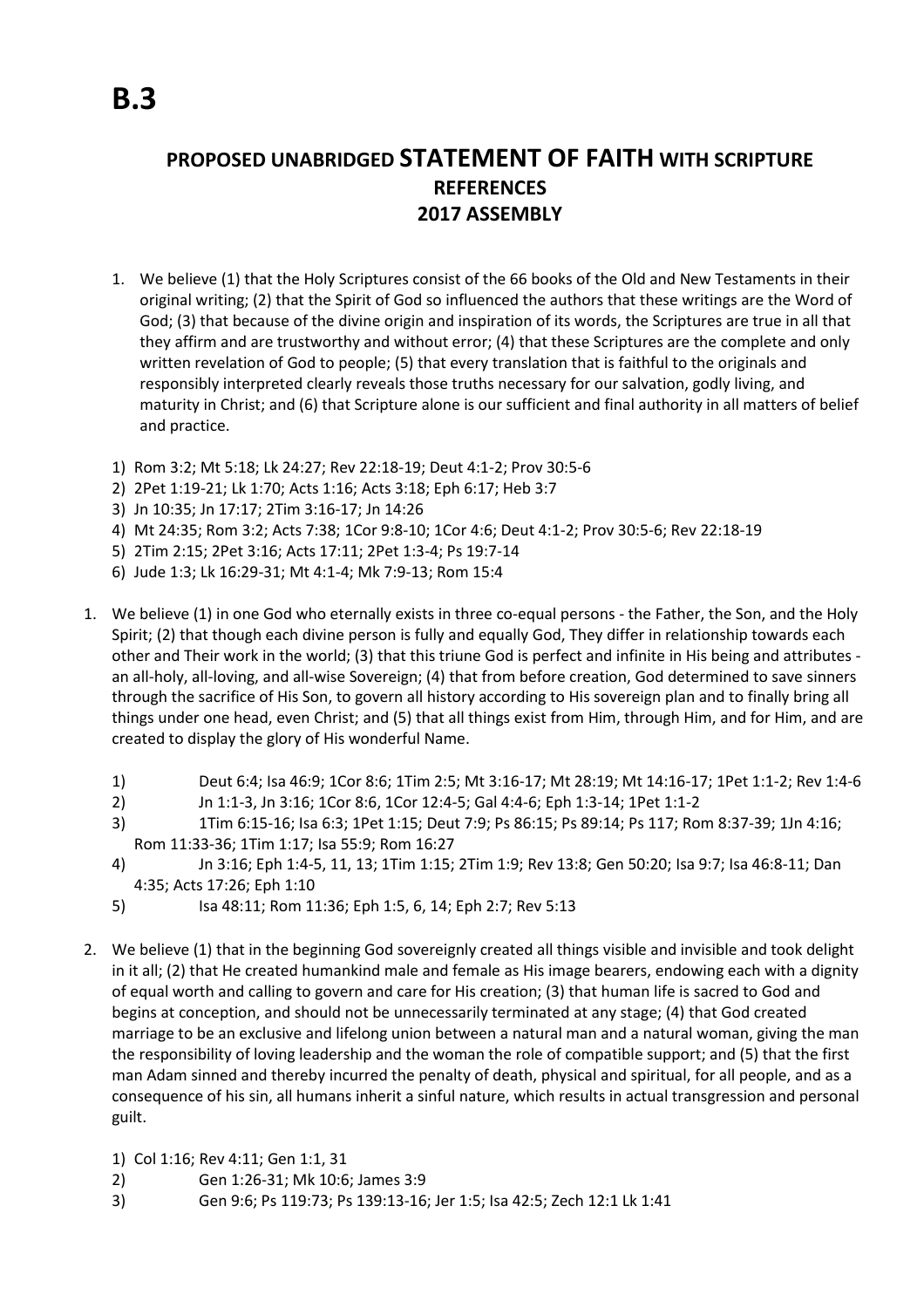- 4) Gen 2:24; Mal 2:15; Mt 19:5-6; Eph 5:22-24; Eph 5:25-31; Heb 13:4; Lev 18:22; Lev 20:13; Rom 1:26-27; 1Cor 6:9-11
- 5) Gen 3:6-8, 16-19; Gen 6:5; Rom 3:10-19, 23; Rom 5:12,17; Rom 7:9; 1Cor 15:22; Eph 2:3
- 3. We believe (1) that when the time was right, the eternal Son of God took on human nature, and was made like us in every way, yet without sin; (2) that, after being conceived by the Holy Spirit, He was born of the virgin Mary, was named Jesus (meaning 'God saves'), and from conception was and always will be fully God and fully man in one person; and (3) that He is, therefore, the perfect and only mediator between God and people.
	- 1) Jn 1:14; Gal 4:4; Phil 2:5-8; Heb 2:14; Heb 4:15
	- 2) Lk 1:31, 35; Mt 1:21; Rom 1:3-4; 1Cor 15:47-48; Col 1:19; Col 2:9
	- 3) Eph 2:18; 1Tim 2:5; Heb 9:15; Heb 12:24; 1Jn 2:1
- 4. We believe (1) that the Lord Jesus Christ lived a sinless life, was perfectly obedient to His Father in every way, and ushered in the promised Kingdom of God in all His words and deeds; (2) that, for the joy set before Him, He offered up Himself as the perfect substitutionary and atoning sacrifice for sinners, (3) triumphing over sin, death, and all the forces of evil, and purchasing for Himself a people out of every tribe, language, and nation; (4) that on the cross the Son of God received in His person the due penalty of God's wrath against our sin, and (5) that His shed blood is the sole basis for our salvation and the greatest revelation of the glory of the grace of our God.
	- 1) Isa 53:7-9; 2Cor 5:21; 1Pet 2:22; Heb 4:15; 1Jn 3:5
	- 2) Isa 53:5-12; Rom 3:23-25; 2Cor 5:21; Heb 9:14; Heb 12:2; 1Pet 3:18; 1Jn 2:2
	- 3) Jn 12:31; 1Cor 15:54-57; Heb 2:14; Heb 9:26; Eph 1:11-14; Col 2:14; 2Tim 1:10; 1 Jn 3:8; Rev 5:9; Rev 7:9
	- 4) Isa 53:5-6; Mt 27:45-46; 2Cor 5:21; Gal 3:13; Rom 5:9; Heb 9:14, 22; 1Jn 4:10
	- 5) Rom 8:32; Eph 1:5-7; Col 1:14, 20; Heb 9:22; Rev 5:9
- 5. We believe (1) that the Lord Jesus was crucified, buried, and on the third day was resurrected bodily from the dead and glorified as the first-fruits of God's new creation; (2) that He ascended into heaven, where He is seated at the right hand of the Father as ruler over all things; (3) that He presently intercedes as High Priest and Advocate for all who draw near to God through Him; and (4) that He will return personally, visibly, and gloriously to judge the living and the dead.
	- 1) Acts 2:32; Lk 24:39; Jn 20:27; 1Cor 15:17, 23
	- 2) 1Cor 15:20; Acts 1:9-11; Eph 1:20-22; 1Tim 3:16; 1Pet 3:22
	- 3) Jn 14:16; 1Jn 2:1; Rom 8:34; Heb 7:25
	- 4) Mt 24:29-30; Lk 17:24; Acts 1:10-11; 1Thes 4:16; 1Jn 2:28; 2Tim 4:1; 1Pet 4:5; Rev 1:7
- 6. We believe (1) that the Holy Spirit is the Lord, the giver of life, who formed the world, empowered certain individuals for God's purposes, and who speaks in the Holy Scriptures; (2) that God anointed Jesus Christ with the Spirit for His ministry and that the Spirit was given to the Church at Pentecost to indwell, lead, and unite believers, gifting each of them for various works of service; (3) that the Holy Spirit glorifies Christ, gives understanding of the Word, convicts people of their sin, unites believers to Jesus, and forms the character of Christ within them; and (4) that the Spirit pours the love of God into our hearts, enables prayer and witness, and seals the believer for the day of the redemption of their bodies.
	- 1) Rom 8:2; 2Cor 3:6, 17-18; Jn 6:63; Gen 1:2; Job 33:4; Psalm 33:6; Ex 35:30-31; Num 24:2; 1Sam 10:10; 2Sam 23:2; Acts 1:16; Heb 3:7; 2Tim 3:16
	- 2) Isa 61:1; Mt 3:16; Lk 4:18; Acts 10:38; Acts 1:8; Acts 2:4; Rom 8:11, 14; Eph 4:3-4, 11, 12; Rom 12:4-7; 1Cor 12:7-11
	- 3) Jn 16:8, 13-14; 1Cor 2:9-16; Eph 1:17-18; 2Cor 3:18; Gal 4:19; Gal 5:2-23
	- 4) Rom 5:5; Rom 8:26-27; Eph 6:18; Acts 1:8; 2Cor 1:22; Eph 1:13; Eph 4:30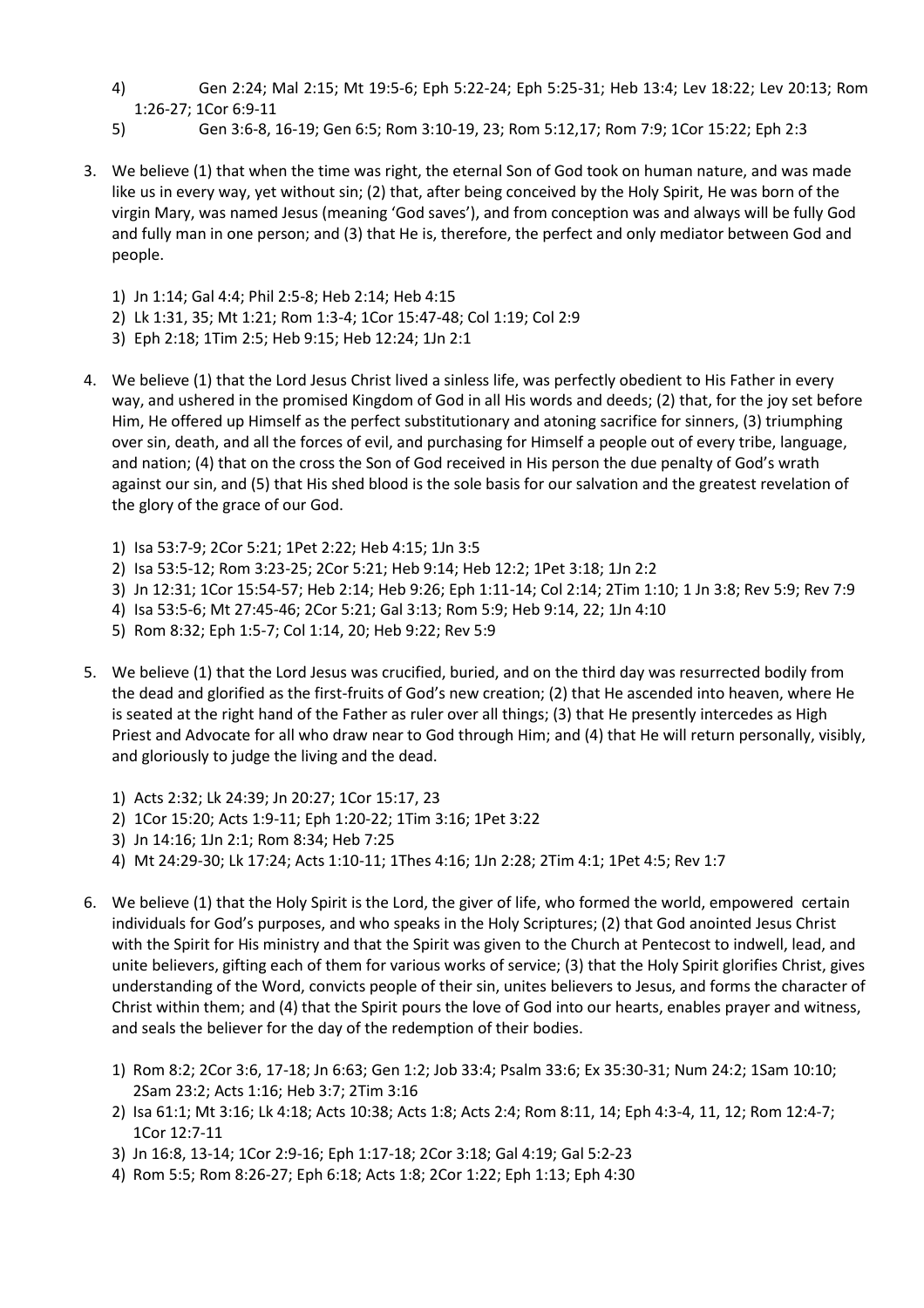- 7. We believe (1) that through the call of God in the Gospel message, all who receive Christ Jesus as Saviour and Lord are born again by the Holy Spirit, becoming a new creation in Christ; (2) that through faith in Him, sinners have the forgiveness of sins and are declared righteous on the grounds of His shed blood; (3) that repentance is a condition of this salvation and the first sign of that holiness without which no one will see the Lord; (4) that by virtue of their union with Christ, believers share in all the benefits of grace that are in Him, including the adoption as sons and the gift of the Holy Spirit; and (5) that all who turn from their sin, trusting Christ, may have the assurance that they will be kept and accepted by Him.
	- 1) Jn 1:12-13; Jn 3:3, 18; 2Cor 5:17; Jam 1:18; 1Pet 1:23-25
	- 2) Lk 18:14; Rom 3:26; Rom 4:5; Rom 5:1-2; Eph 2:13; Phil 3:8
	- 3) Lk 19:8-10; Acts 2:38; Mk 1:15; Acts 17:30; 2Cor 7:10-11; 1Jn 1:8-9; Heb 12:14
	- 4) Jn 1:16; Eph 1:3, 5; Rom 8:14-17; Gal 4:4-6; Phil 1:19
	- 5) Jn 10:27-29; Phil 1:6; 2Thes 3:3
- 8. We believe (1) that the Church is the whole company of those who have been redeemed by Jesus Christ, regenerated by the Holy Spirit, reconciled to the Father, and thereby to each other; (2) that this Church is the people of God, the body of Christ and the temple of the Holy Spirit, through whom God's purpose in history is made known; (3) that the local church, as a manifestation of the universal Church, is a community of believers in a particular place where God's Word is preached and practiced, the two ordinances are observed, and church discipline is exercised; (4) that in the local church both men and women are called to serve equally, and male headship should be evidenced; and (5) that each local church is ruled by Jesus Christ, governed by its members, led by its shepherds, and served by its deacons.
	- 1) Mt 16:18; Eph 1:22-23; Eph 5:23; Col 1:18; Heb 12:23
	- 2) 1Cor 3:16; Eph 1:23; Eph 3:9-10; 1Pet 2:9-10
	- 3) Acts 20:28; 1Cor 1:2; Eph 2:18-21; 1Tim 3:15; 2Tim 4:1-5; 1Pet 2:5, 9-10; Mt 28:19-20; 1Cor 11:23-32; Rom 6:1-4; Mt 18:15-20; Gal 6:1-5; Tit 3:10
	- 4) Acts 2:17-18; 1Cor 11:5; 1Cor 14:34; 1Tim 2:8-15; 1Pet 3:7; 1Pet 4:10-11
	- 5) Acts 6:1-7; Acts 14:23; Acts 15:3-4, 22-28; Acts 20:28; Mt 18:17; Eph 5:23; Phil 1:1; Col 1:18; 1Cor 5:1-13; Tit 1:5-9; 1Tim 3:1-13; 1Pet 5:1-3
- 9. We believe (1) that the Lord Jesus Christ appointed two ordinances Baptism and the Lord's Supper to be observed as acts of obedience and as witnesses to the primary facts of the Christian faith; (2) that Baptism is the immersion of a professing believer in water as a confession of identification with Christ in His death, burial, and resurrection; and (3) that the Lord's Supper is the partaking of the bread and the cup, signifying our participation in the Saviour's body and shed blood in remembrance of His death until He comes.
	- 1) Mt 28:19-20; Mt 3:16; Rom 6:1-4; Gal 3:27; Lk 22:14-20; Acts 2:41-42; 1Cor 10:16; 1Cor 11:23-32
	- 2) Acts 2:38; Rom 6:3-5; Col 2:12; Gal 3:27
	- 3) Mk 14:22-28; 1Cor 10:16; 1Cor 11:23-26
- 10. We believe (1) that the mission of the Church is to make disciples of all people groups in all places through the truth of the Gospel of Jesus Christ, and to plant and establish local churches to obey all that Jesus taught the Apostles; (2) that in loving our neighbour as ourselves, compassionately, practically and wisely, we image the love of God to all; and (3) that we should do all this according to the Scriptures, under the shadow of the Cross and in the power of the resurrection.
	- 1) Ps 22:27; Ps 67:1-7; Mt 16:8; Mt 28:18-20; Acts 1:8; Acts 14:22; Eph 4:11-16; Tit 1:5
	- 2) Lev 17:18; Lk 10:25-27; Jn 13:35; 2Cor 5:14; Gal 6:9-10
	- 3) Mk 8:34-35; Rom 1:4; 1Cor 1:18-23; Eph 1:19-20; Phil 3:10; Jam 2:8